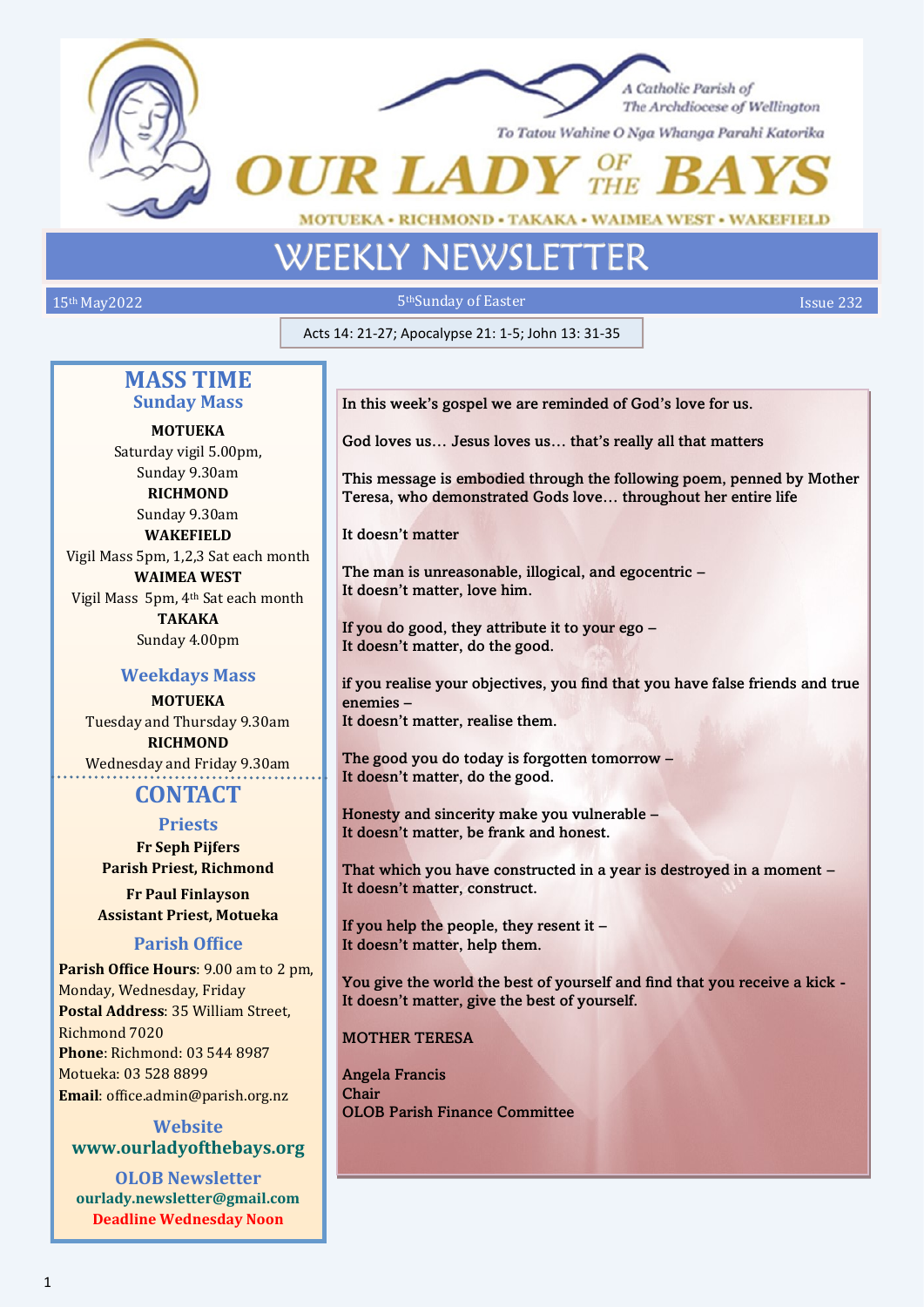#### **OUR LADY OF THE BAYS**

#### **Quote from Pope Francis**

If I encounter a person sleeping outdoors on a cold night, I can view him or her as an annoyance, an idler, an obstacle in my path, a troubling sight, a problem for politicians to sort out, or even a piece of refuse cluttering a public space. Or I can respond with faith and charity and see in this person a human being with a dignity identical to my own, a creature infinitely loved by the Father, an image of God, a brother or sister redeemed by Jesus Christ. That is what it is to be a Christian!

#### **MORNING RETREAT**

A time aside retreat will be held at St Peter Chanel on Friday 27th May. it is being led by Angela Francis and Karen Moynagh from our parish. All are welcome.

**A**<br> **A** contributed to the planned giving last year.<br>
All donations over \$5.00 are eligible for a tax credit. Contact the parish office if **reminder** to pick up your annual donation receipts from the church if you contributed to the planned giving last year. you need assistance in claiming your tax credit from IRD.

#### **Financial Statement**

Please find attached the summary annual accounts of the parish which show the income and expenditure of the parish over the last year and the parish balance sheet at 31 March 2022 on the email attachment

Friday 27<sup>th</sup> May

9.30am to 12.30pm

**St Peter Chanel Catholic Church,** 

#### 423 High St. Motueka

You are warmly invited to a Morning Retreat Time presented by



## Discernment

We hope to begin promptly at 9.30 with prayer and input on the theme. This will be followed by a reflection time and morning tea. The second part of the morning allows your own time to rest in God's presence before we gather together to close our time by 12.30pm. Cost is \$10 or Koha Useful to bring a bible, your journal or writing material. Registration of attendance: Ilene Allan please. 021 102 6778 athlene16@gmail.com Car pooling will be arranged so please ask her.

Queries to presenters: Karen 027 245 7800 or Angela 021 861 612

Spritual Growth Ministries Masks recommended but optional.

## **Liturgy Workshop Children's Liturgy & Family Masses**

Making Children's liturgy and Family Masses attractive and accessible to children and families



Where: Catholic Church, 35 Williams Street, Richmond When: 7:30pm, Wednesday 15th June 2022

Register: Contact Maria Archer: Email: mhca53@xtra.co.nz



Presenter: Fr Patrick Bridgman **Liturgy Advisor** Archdiocese of Wellington

#### **OUR LADY OF PERPETUAL HELP, RICHMOND**

**Family Mass** will be taking place on Sunday 15th May at 9.30am.

John Phillips, the music teacher at St Paul's, will be leading the music for the mass, accompanied by our leadership choir and Roseanne Fletcher, teacher from Takahe class. If your child would like to take part in the mass (reading, prayer, greeting) please email [lucy.newberry@hotmail.co.uk](mailto:lucy.newberry@hotmail.co.uk)

There will be a shared morning tea afterwards and all being well with the weather some outdoor games for the children. We welcome all children and families and just a reminder that the family masses are the third Sunday of every month.

**MOTHERS PRAYERS** - We are a small group who pray for families, especially our own. We meet on the third Thursday of each month 10.45 - 11.30am. Our next meeting is this coming Thursday 19th May. For more information please ph Anne 544 7883 / 027 544 7883 or Kath 970 6754 / 027 452 3948